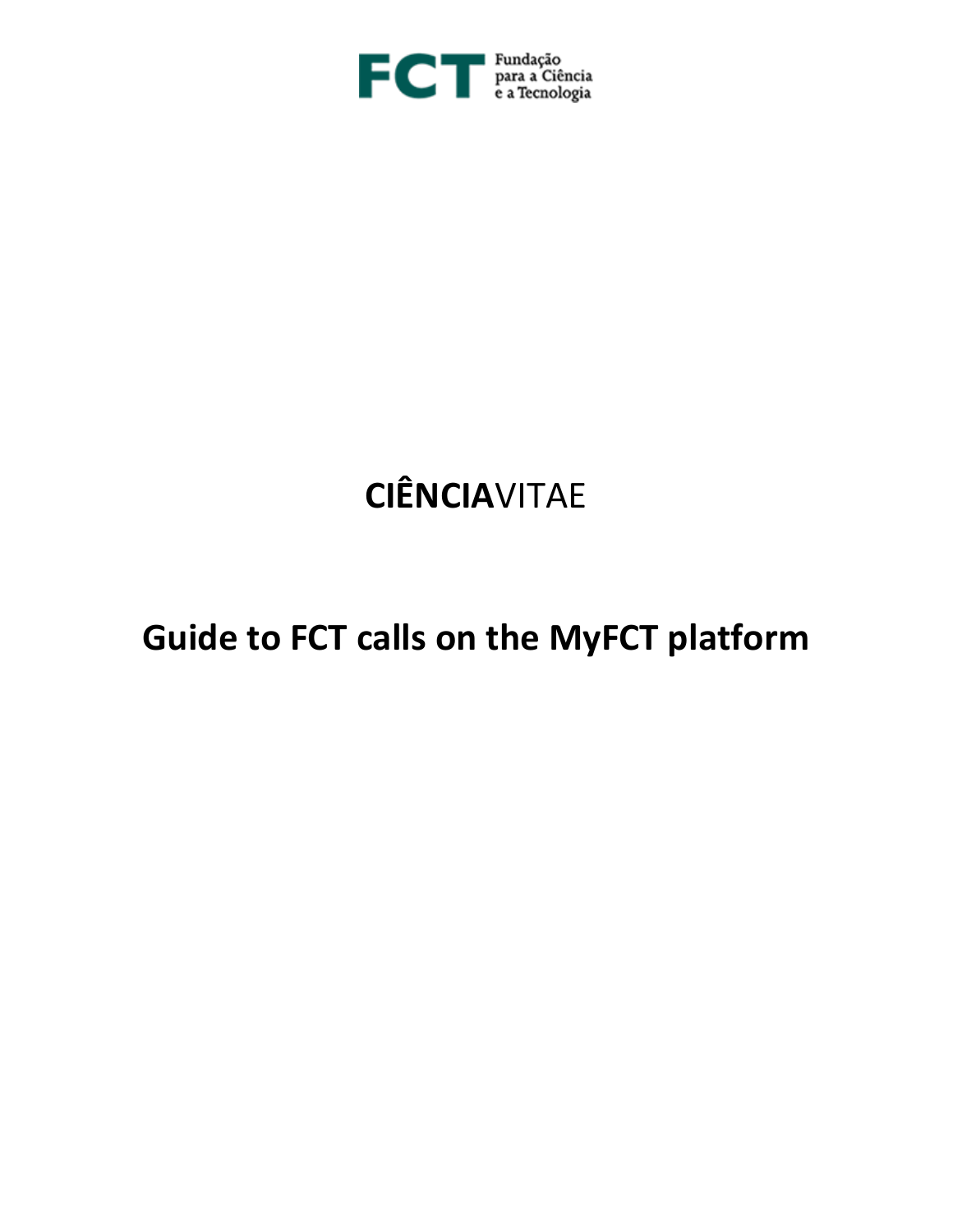

## **About CIÊNCIA**VITAE

**CIÊNCIA**VITAE is a platform that allows you to create, manage and promote your curriculum vitae quickly and easily. Using CIÊNCIAVITAE as your curriculum vitae management platform has many advantages:

*One CV*: common to different stakeholders of the national academic-scientific system. The administrative burden on the user and the effort in multi-agency validation/certification tasks is reduced;

*Customizable*: the user chooses how, when and what to share. The "Export Curriculum" feature allows you to create multiple versions of the CV, suitable for different needs: customizable content and various document formats;

*Integrated*: **CIÊNCIA**VITAE is integrated with several national and international systems, such as ORCID, FCTSIG-CV, etc.. This way, you can re-use information you have already registered in these systems to build your CV;

*Promote*: promote your CV by making it public, which will allow other users to find it through the "Find CVs" feature.

More information, [here.](https://www.cienciavitae.pt/mais-informacao/?lang=en)

## **Creating a CIÊNCIA**VITAE **curriculum vitae**

**CIÊNCIA**VITAE is aimed at all those, Portuguese or foreigner, that operate in the academic and research context in Portugal.

To create a **CIÊNCIA**VITAE you need a CIÊNCIA ID, which is a unique identifier and authenticator. If you do not have one, you can register [here.](http://www.ciencia-id.pt/)

Once you have a CIÊNCIA ID you will be able to create your **CIÊNCIA**VITAE [here.](http://www.cienciavitae.pt/) To help you in this process, you will find [FAQs,](https://www.cienciavitae.pt/perguntas-frequentes/?lang=en) [Tutorials,](https://www.cienciavitae.pt/tutoriais/?lang=en) and the [User Manual,](https://www.cienciavitae.pt/uploads/2018/11/User-Guide_CI%C3%8ANCIAVITAE.pdf) on the platform's website.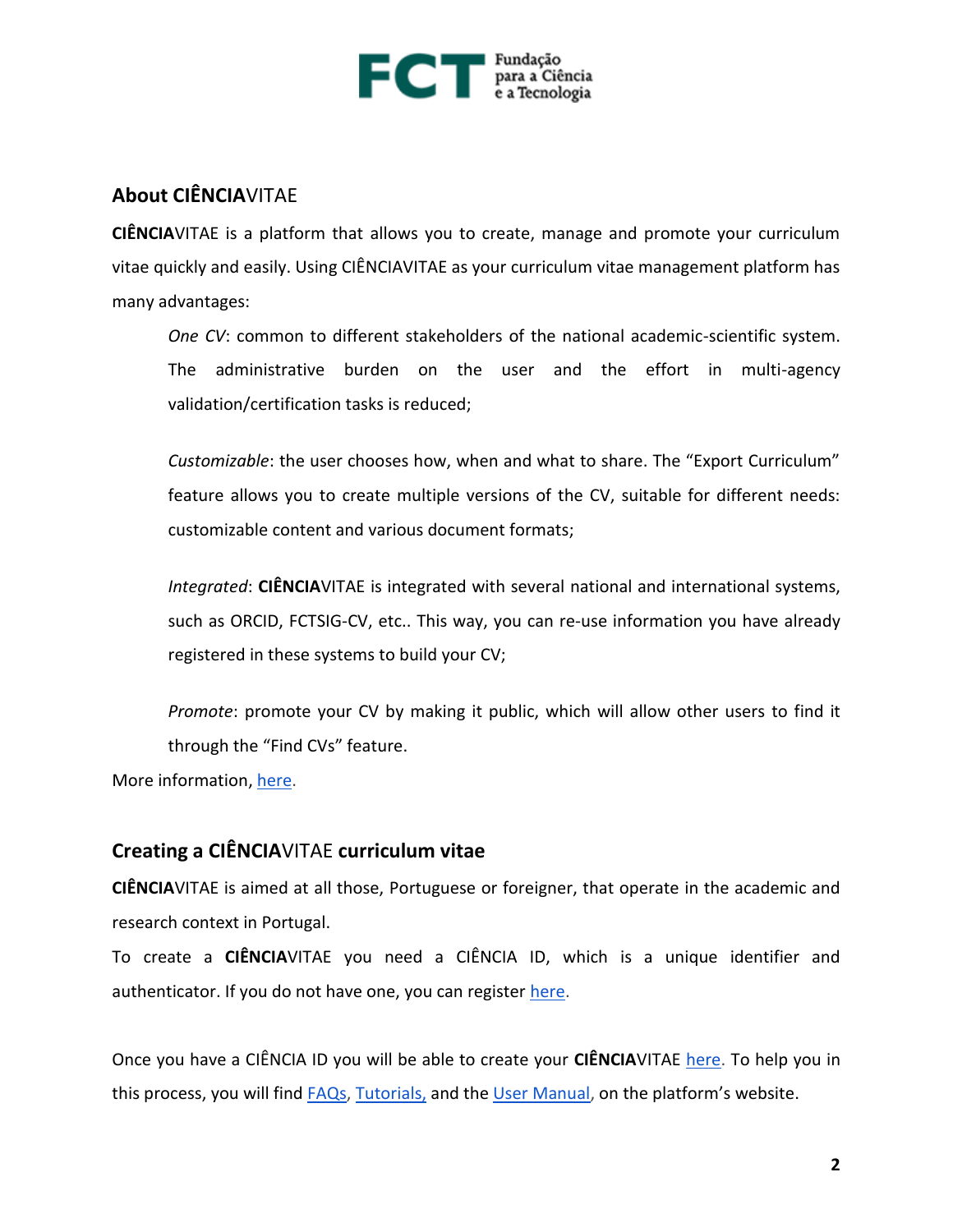

# **Using CIÊNCIA**VITAE **in FCT Calls on the platform MyFCT**

The association of your curriculum to the application is done in the MyFCT platform, in the application form. To do this, you should click on "Get C.V. (**CIÊNCIA**VITAE)". The link to the CV in PDF format will then be available on the application platform, with the date and time of association. Any **change in your CIÊNCIA**VITAE **CV after the date and time of association** will only be considered if you remove the cv (clicking in "Remove"), and make a **new association** by clicking in "Get C.V. (**CIÊNCIA**VITAE)".

# **FCT access to CIÊNCIA**VITAE

FCT will have access to a subset of data from your **CIÊNCIA**VITAE. This subset of data includes information useful for most FCT evaluations and is fully compliant with the new [General Data](https://eur-lex.europa.eu/eli/reg/2016/679/oj?locale=en)  [Protection Regulation](https://eur-lex.europa.eu/eli/reg/2016/679/oj?locale=en) (GDPR).

### **Access via API**

 $\overline{a}$ 

CIÊNCIAVITAE provides an API<sup>1</sup> service that allows communication between this platform and other systems.

API access to your CIÊNCIAVITAE curriculum is possible even if your curriculum is not published on the platform.

#### **Access to "Public" and "Semi-public" information**

The FCT access credentials to the CIÊNCIAVITAE API services allows FCT to access your CIÊNCIAVITAE information with both "Public" and "Semi-public" levels of privacy.

The privacy of the user is crucial to the CIÊNCIAVITAE platform and, as such, the user can define the level of privacy to each item of the CV:

<sup>1</sup> *Application Programming Interface*: allows the transfer of data between systems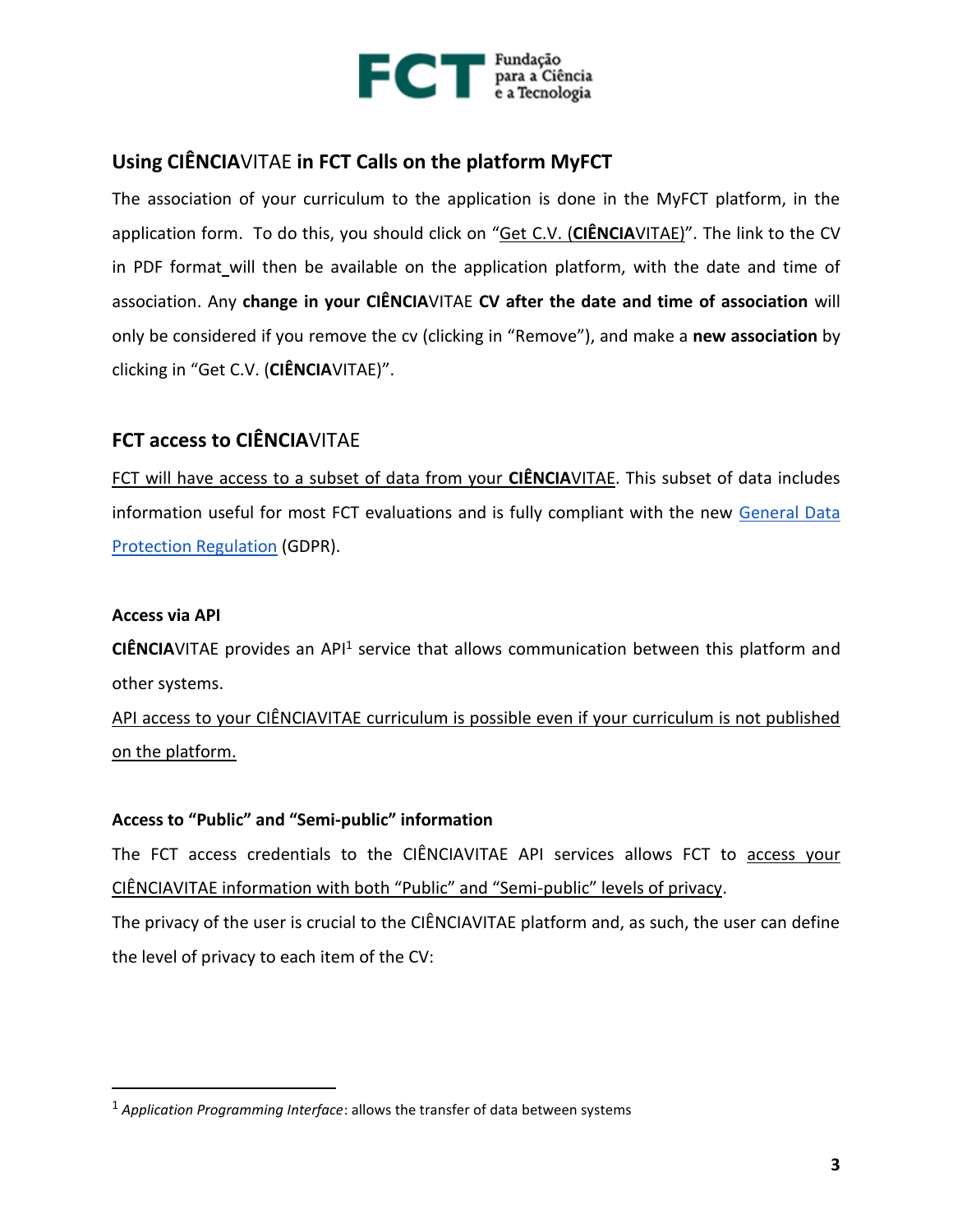

#### டு **Public**:

*Accessible to*: everyone (includes third-party systems) This information can be used under a  $CC$  BY  $(4.0)$  license.



#### **Semi-public**:

*Accessible to*: user, CV managers named by the user, third-party systems duly consented by the user.



#### **Private**:

*Accessible to*: user, CV managers named by the user.

By submitting an application to the FCT in which the source of the curricular information is your curriculum **CIÊNCIA**VITAE, in accordance with article 6 (1) (B) of the new GDPR, FCT's access to the user's curriculum is lawful.

In spite of this, on the application form, you must grant access to FCT on your **CIÊNCIA**VITAE in order to MyFCT platform obtain your curriculum.

#### **List of accessed data**

As aforementioned, FCT will access a specific subset of the information available in your **CIÊNCIA**VITAE. This subset can be consulted [here.](https://www.fct.pt/documentos/cienciavitae/CIENCIAVITAE_Semantics_Jan2019.xlsx)

Please note that some data accessed by FCT shall not be subject to evaluation. FCT evaluation criteria of the curriculum vitae are those explicitly mentioned in the "**Evaluation Guide**".

Be aware that the "Private" level of privacy represents the most restrictive access to the information of your curriculum. Be sure to select the "Public"or "Semi-Public" levels of privacy to all the data you want to turn available to the evaluators. Any information with the privacy level set to "Private" will not be accessed by FCT, i.e., shall not be available for evaluation in this application.

Each **CIÊNCIA**VITAE user is fully responsible for the management of the privacy levels of the